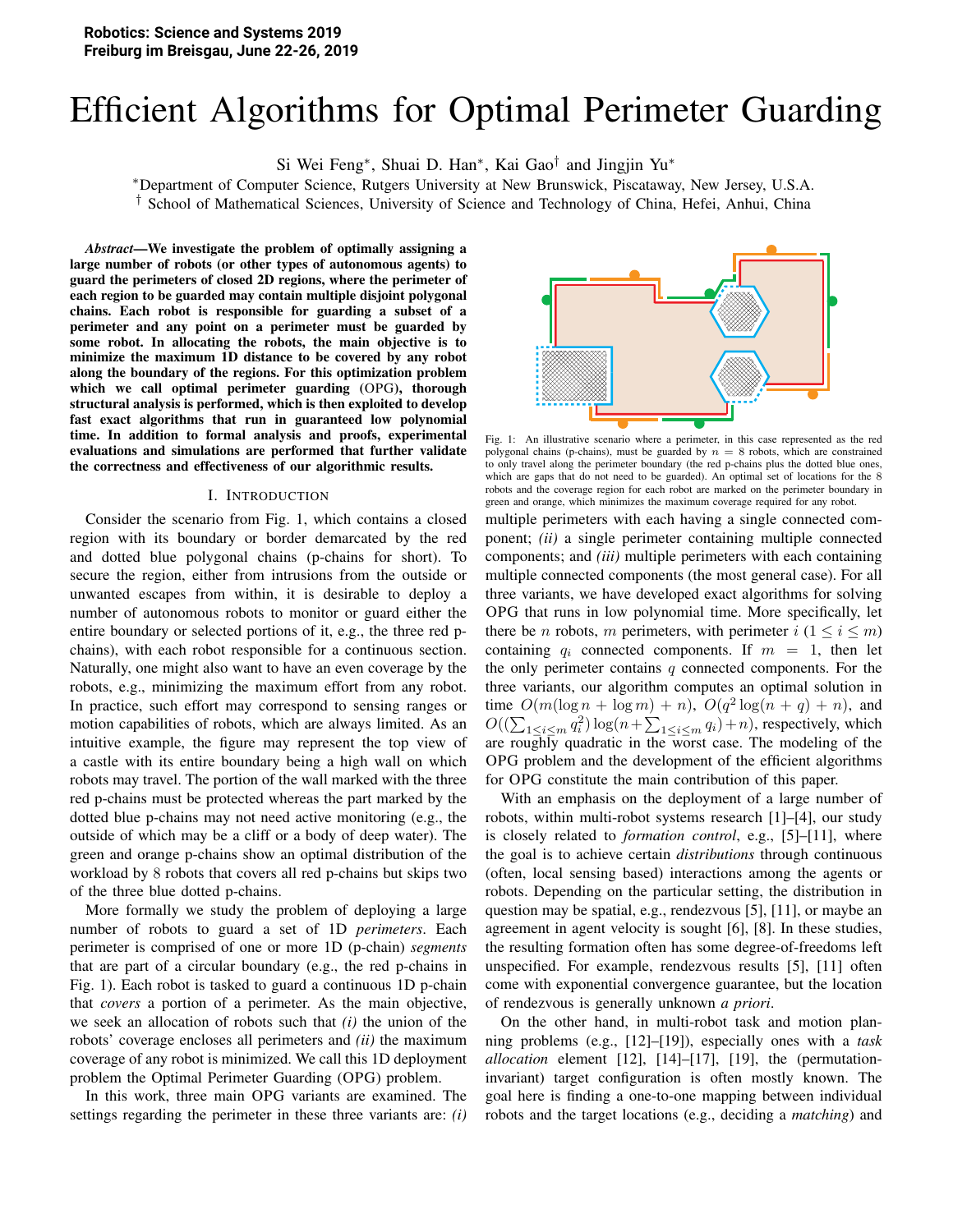then plan (possibly collision-free) trajectories for the robots to reach their respective assigned targets [16], [17], [19]. In contrast to formation control and multi-robot motion planning research, our study of OPG seeks to determine an exact, optimal distribution pattern of robots (in this case, over a fairly arbitrary, bounded 1D topological domain). Thus, solutions to OPG may serve as the target distributions for multi-robot task and motion planning, which is the main motivation behind our work. The generated distribution pattern is also potentially useful in multi-robot persistent monitoring [20] and coverage [21], [22] applications, where robots are asked to carry out sensing tasks in some optimal manner.

As a multi-robot coverage problem, OPG is intimately connected to Art Gallery problems [23], [24], with origins traceable to half a century ago [25]. Art Gallery problems assume a visibility-based [26] sensing model; in a typical setup [23], the *interior* of a polygon must be visible to at least one of the guards, which may be placed on the boundaries, corners, or the interior of the polygon. Finding the optimal number of guards are often NP-hard [27]. Alternatively, disc-based sensing model may be used, which leads to the classical packing problem [28], [29], where no overlap is allowed between the sensors' coverage area, the *coverage* problem [30]–[34], where all workspace must be covered with overlaps allowed, or the *tiling* problem [35], where the goal is to have the union of sensing ranges span the entire workspace without overlap. For a more complete account on Art Gallery, packing, and covering, see Chapters 2, 3, and 33 of [36]. Despite the existence of a large body of literature performing extensive studies on these intriguing computational geometry problems, these types of research mostly address domains that are 2D and higher. To our knowledge, OPG, as an optimal coverage problem over a non-trivial 1D topological space, represents a practical and novel formulation yet to be fully investigated.

The rest of the paper is organized as follows. The OPG problem and some of its most basic properties are described in Section II. In Section III, a thorough structural analysis of OPG with single and multiple perimeters is performed, paving the way for introducing the full algorithmic solutions in Section IV. Then, in Section V, comprehensive numerical evaluations of the multiple polynomial-time algorithms are carried out. In addition, two realistic application scenarios are demonstrated. In Section VI, we conclude with additional discussions.

#### II. THE OPTIMAL PERIMETER GUARDING PROBLEM

Let  $W \subset \mathbb{R}^2$  be a compact (i.e., closed and bounded) two-dimensional workspace. There are  $m$  pairwise disjoint regions  $\mathcal{R} = \{R_1, \ldots, R_m\}$  where each region  $R_i \subset \mathcal{W}$ is homeomorphic to the closed unit disc, i.e., there exists a continuous bijection  $f_i: R_i \to \{(x, y) | x^2 + y^2 \leq 1\}$  for all  $1 \leq i \leq m$ . For a given region  $R_i$ , let  $\partial R_i$  be its (closed) boundary (therefore,  $f_i$  maps  $\partial R_i$  to the unit circle  $\mathbb{S}^1$ ). With a slight abuse of notation, define  $\partial \mathcal{R} = {\partial R_1, \dots, \partial R_m}$ . For each  $\mathcal{R}_i$ ,  $P_i \subset \partial R_i$  is called the *perimeter* of  $R_i$  which is either a single closed curve or formed by a finite number of possibly curved line segments. In this paper, we assume a perimeter is given as a single p-chain (possibly a polygon) or multiple disjoint p-chains. Let  $\mathcal{P} = \{P_1, \ldots, P_m\}$ , which must be guarded. More formally, each  $P_i$  is homeomorphic to a compact subset of the unit circle. For a given  $P_i$ , each of its maximal connected component (a p-chain) is called a *perimeter segment* or *segment*, whereas each maximal connected component of  $\partial R_i \backslash P_i$  is called a *perimeter gap* or *gap*. An example is illustrated in Fig. 2 with two regions.



Fig. 2: An example of a workspace W with two regions  $\{R_1, R_2\}$ . Due to three *gaps* on  $\partial R_1$ , marked as dotted lines within long rectangles,  $P_1 \subset \partial R_1$  has three *segments* (or maximal connected components);  $P_2 = \partial R_2$  has a single segment with no gap.

There are *n* indistinguishable point robots residing in  $W$ . These robots are to be deployed to *cover* the perimeters P such that each robot  $1 \leq j \leq n$  is assigned a continuous closed subset  $C_j$  of some  $\partial R_i$ ,  $1 \leq i \leq m$ . All of  $\mathcal P$  must be covered by  $\mathcal{C} = \{C_1, \ldots, C_n\}$ , i.e.,  $\bigcup_{P_i \in \mathcal{P}} P_i \subset \bigcup_{C_i \in \mathcal{C}} C_j$ , which implies that elements of C need not intersect on their interiors. Hence, it is assumed that any two elements of  $\mathcal C$  may share at most their endpoints. Such a  $C$  is called a *cover* of  $P$ .

Given a cover C, for a  $C_j \in \mathcal{C}$ ,  $1 \leq j \leq n$ , let  $len(C_j)$ denote its length (more formally, measure). It is desirable to minimize the maximum  $len(C_i)$ , i.e., the goal is to find a cover C such that the value  $\max_{C_i \in \mathcal{C}} len(C_i)$  is minimized. This corresponds to minimizing the maximum workload for each robot or agent. The formal definition of the Optimal Perimeter Guarding (OPG) problem is provided as follows.

Problem 1 (Optimal Perimeter Guarding (OPG)). Given the perimeter  $\mathcal{P} = \{P_1, \ldots, P_m\}$  of a set of 2D regions  $\mathcal{R} = \{R_1, \ldots, R_m\}$ , find a set of n polygonal chains  $\mathcal{C}^* =$  $\{C_1^*, \ldots, C_n^*\}$  such that  $\mathbb{C}^*$  covers  $\mathbb{P}$ , i.e.,

$$
\bigcup_{P_i \in \mathcal{P}} P_i \subset \bigcup_{C_i^* \in \mathcal{C}^*} C_j^*,\tag{1}
$$

with the maximum of  $len(C_i^*)$ ,  $1 \leq j \leq n$  minimized, i.e., among all covers  $C$  satisfying  $(1)$ ,

$$
\mathcal{C}^* = \underset{\mathcal{C}}{\operatorname{argmin}} \underset{C_j \in \mathcal{C}}{\operatorname{max}} len(C_j). \tag{2}
$$

Here, we introduce the technical assumption that the ratio between the length of  $\partial \mathcal{R}$  and the length of  $\partial \mathcal{P}$  is polynomial in the input parameters. That is, the length of  $\partial \mathcal{R}$  is not much larger than the length of  $\partial P$ . The assumption makes intuitive sense as any gap should not be much larger than the perimeter in practice. We note that the assumption is not strictly necessary but helps simplify the correctness proof of some algorithms.

Henceforth, in general,  $\mathbb{C}^*$  is used when an optimal cover is meant whereas C is used when a cover is meant. We further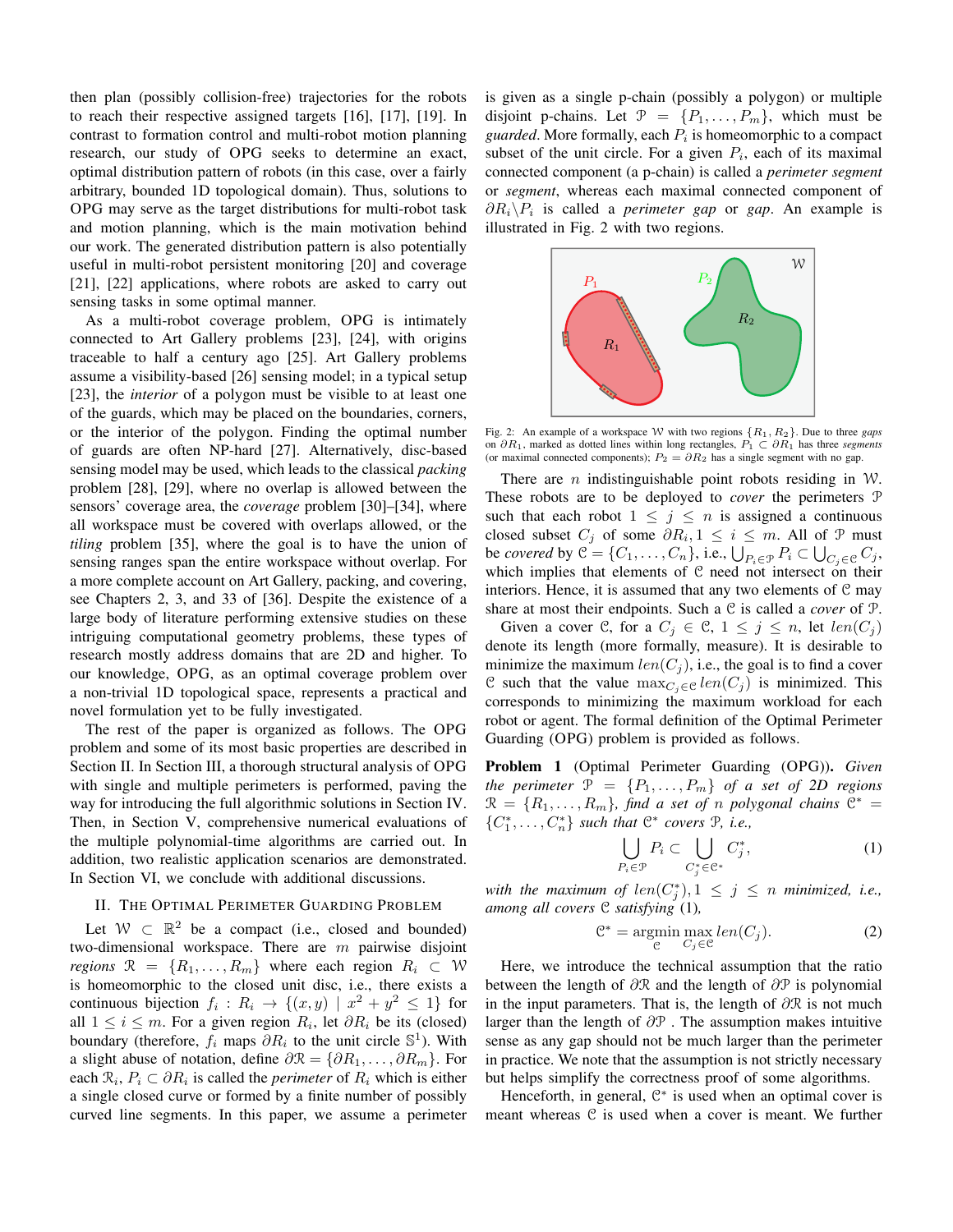define the optimal single robot coverage length as

$$
= \min_{\mathcal{C}} \max_{C_j \in \mathcal{C}} len(C_j). \tag{3}
$$

Fig. 1 shows an example of an optimal cover by 8 robots of a perimeter with three components. Note that one of the three gaps (the one on the top area as part of the hexagon) is fully covered by a robot, which leads to a smaller  $\ell^*$  as compared to other feasible solutions. This interesting phenomenon, which is actually a main source of the difficulty in solving OPG, is explored more formally in Section III (Proposition 3).

Given the OPG formulation, additional details on  $\partial \mathcal{R}$  must be specified to allow the precise characterization of the computational complexity (of any algorithm developed for OPG). For this purpose, it is assumed that each  $\partial R_i \in \partial \mathcal{R}, 1 \le i \le m$ , is a simple (i.e., non-intersecting and without holes) polygon with an input complexity  $O(M_i)$ , i.e.,  $\partial R_i$  has about  $M_i$  vertices or edges. If an OPG has a single region R, then let  $\partial R$  have an input complexity of  $M$ . Note that the algorithms developed in this work apply to curved boundaries equally well, provided that the curves have similar input complexity and are given in a format that allow the computation of their lengths with the same complexity. Alternatively, curved boundaries may be approximated to arbitrary precision with polygons.

For deploying a robot to guard a  $C_i$ , one natural choice is to send the robot to a target location  $t_j \in C_j$  such that  $t_j$ is the centroid of  $C_j$ . Since  $C_j$  is one dimensional,  $t_j$  is the center (or midpoint) of  $C_i$ . After solving an OPG, there is the remaining problem of assigning the  $n$  robots to the centers of  $\mathcal{C}^* = \{C_j^*\}$  and actually moving the robots to these assigned locations. As a secondary objective, it may also be desirable to provide guarantees on the execution time required for deploying the robots to reach target guarding locations. We note that, the task assignment (after determining target locations) and motion planning component for handling robot deployment, essential for applications but not a key part of this work's contribution, is briefly addressed in Section V.

With some  $\mathbb{C}^*$  satisfying (1) and (2), we may further require that  $len(C_i^*)$  is minimized for all  $C_i^* \in \mathbb{C}^*$ . This means that a gap  $G \subset ((\bigcup \partial R_i) \setminus (\bigcup P_i))$  will never be partially covered by some  $C_i^* \in \mathbb{C}^*$ . In the example from Fig. 2, G may be one of the gaps on  $\partial R_1$ ; clearly, it is not beneficial to have some  $C_i^*$ partially cover (i.e., intersect the interior of) one of these. This rather useful condition (note that this is not an assumption but a solution property) yields the following lemma.

**Lemma 1.** For a set of perimeters  $\mathcal{P} = \{P_1, \ldots, P_m\}$  where  $P_i \subset \partial R_i$  for  $1 \leq i \leq m$ , there exists an optimal cover  $\mathbb{C}^* =$  $\{C_1^*, \ldots, C_n^*\}$  such that, for any gap (or maximal connected *component*)  $G \subset ((\bigcup \partial R_i) \setminus (\bigcup P_i))$  *and any*  $C_i^* \in \mathcal{C}^*, C_i^* \cap$  $G = G$  or  $C_i^* \cap G = \emptyset$ .

**Remark.** Our definition of coverage is but one of the possible models of coverage. The definition restricts a robot deployed to  $C_j$ ,  $1 \leq j \leq n$ , to essentially *live* on  $C_j$ . The definition models scenarios where a guarding robot must travel along  $C_i$ , which is one-dimensional. Nevertheless, the algorithms developed for OPG have broader applications. For example,

subroutines in our algorithms readily solve the problem of finding the minimum number of guards needed if each guard has a predetermined maximum coverage.  $\wedge$ 

## **III. STRUCTURAL ANALYSIS**

In designing efficient algorithms, the solution structure of OPG induced by the problem formulation is first explored, starting from the case where there is a single region.

# A. Guarding a Single Region

Perimeter with a single connected component. For guarding a single region  $\mathcal{R} = \{R\}$ , i.e., there is a single boundary  $\partial R$ to be guarded, all n robots can be directly allocated to  $\partial R$ . If the single perimeter  $P \subset \partial R$  further has a single connected component that is either homeomorphic to  $\mathbb{S}^1$  or  $[0,1]$ , then each robot j can be assigned a piece  $C_j \subset P$  such that  $\bigcup_{C_i \in \mathcal{C}} C_j$  = P and  $len(C_j)$  =  $len(P)/n$ . Clearly, such a cover C is also an optimal cover.

Perimeter with multiple maximal connected components. When there are multiple maximal connected components (or segments) in a single perimeter  $P$ , things become more complex. To facilitate the discussion, assume here  $P$  has  $q$ segments  $S_1, \ldots, S_q$  arranged in the clockwise direction (i.e.,  $P = S_1 \cup \ldots \cup S_q$ , which leaves q gaps  $G_1, \ldots, G_q$  with  $G_k$ immediately following  $S_k$ . Fig. 3 shows a perimeter with five segments and five gaps.



Fig. 3: A perimeter with five segments  $S_1, \ldots, S_5$  and five gaps  $G_1, \ldots, G_5$ .

Suppose an optimal set of assignments for the  $n$  robots guarding P and satisfying (1) and (2) is  $\mathbb{C}^* = \{C_i^*\}$ . Let  $G_{max}$  be a largest gap, i.e.,  $len(G_{max}) = max_{1 \leq k \leq q} len(G_k)$ . Via small perturbations to the lengths of  $G_k$ , we may also assume that  $G_{max}$  is unique. On one hand, it must hold that  $len(C_i^*) \leq (len(\partial R) - len(G_{max}))/n$ , as a solution where *n* robots evenly cover all of  $\partial R$  with the gap  $G_{max}$ excluded, satisfies the condition. On the other hand,  $len(C_i^*) \ge$  $(\sum_{1 \leq k \leq q} len(S_k))/n$  always holds because the coverage condition requires  $\sum_j C_j^* \ge \sum_{1 \le k \le q} len(S_k)$ . These yield a pair of basic upper and lower bounds for the optimal single robot coverage length  $\ell^*$ , summarized as follows.

# Proposition 2. Define

$$
\ell_{min} = \frac{\sum_{1 \le k \le q} len(S_k)}{n} \text{ and } \ell_{max} = \frac{len(\partial R) - len(G_{max})}{n}
$$
  
it holds that

$$
\ell_{min} \le \ell^* \le \ell_{max}.\tag{4}
$$

Though some gap, if there at least one, must be skipped by the optimal solution, it is not always the case that a largest gap  $G_{max}$ , even if unique, will be skipped by  $\bigcup_{C_i \in \mathcal{C}^*} C_i^*$ . That is, an optimal cover  $C^*$  may enclose the largest gap.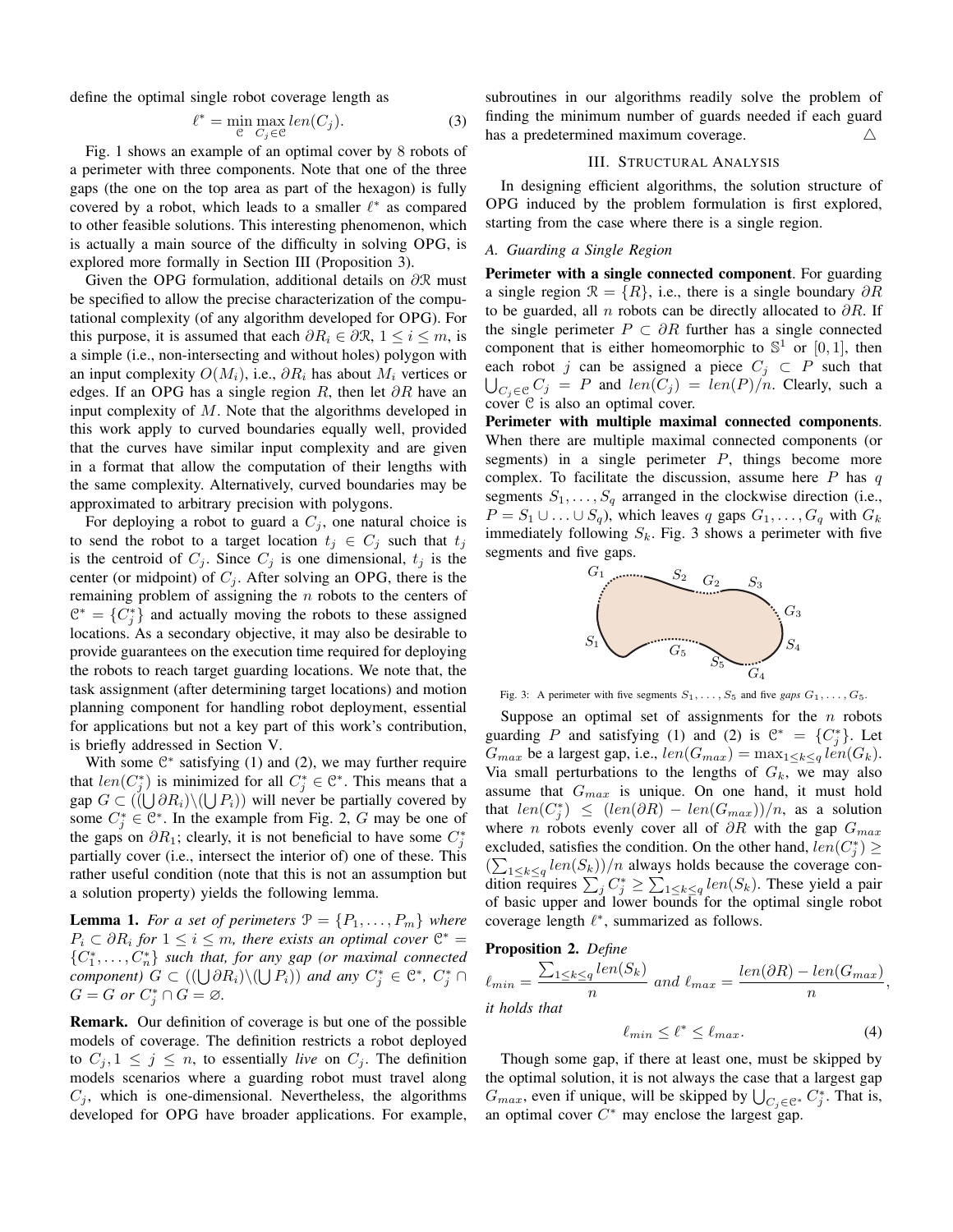**Proposition 3.** Given a region R and perimeter  $P \subset \partial R$ , let  $G_{max}$  be the unique longest connected component of  $\partial R \backslash P$ . Let  $\mathbb{C}^*$  be an optimal cover of P. Then, there exist OPG instances in which  $G_{max} \subset C_j^*$  for some  $C_j^* \in \mathbb{C}^*$ .

Proof: The claim may be proved via contradiction with the example illustrated in Fig. 4 which readily generalizes. In the figure, there are four gaps  $G_1, \ldots, G_4$ , in which three gaps  $(G_1,$  $G_2$ , and  $G_4$ ) have the same length (i.e.,  $len(G_1) = len(G_2)$ )  $len(G_4)$ ) and are evenly spaced (i.e.,  $len(S_1) = len(S_2)$ )  $len(S_3 \cup G_3 \cup S_4)$ . Here,  $G_{max} = G_3$ , which is 1.5 times the length of other gaps, i.e.,  $len(G_3) = \frac{3}{2}len(G_1)$ .



Fig. 4: A case where the perimeter has four segments or maximal connected components. Three of the gaps,  $G_1$ ,  $G_2$ , and  $G_4$  are of the same length and are evenly spaced,  $G_3$ is 0.5 times longer.

For  $n = 3$  robots, the optimal cover  $\mathcal{C}^*$  must allocate each robot to guard each of  $S_1$ ,  $S_2$ , and  $(S_3 \cup G_3 \cup S_4)$ . Without loss of generality, let  $C_1^* = S_1$ ,  $C_2^* = S_2$ , and  $C_3^* = (S_3 \cup G_3 \cup S_4)$ . This means that  $G_3$  is covered by  $C_3^*$  and not skipped by  $\mathbb{C}^*$ . In this case,  $len(C_1^*) = len(C_2^*) = len(C_3^*) = len(S_1)$ .

To see that this must be the case, suppose on the contrary that  $G_3$  is skipped and let  $C = \{C_1, C_2, C_3\}$  be an alternative cover. By Lemma 1, an optimal cover must skip  $G_3$  entirely. In this case, some  $C_j$ , say  $C_1$ , must have its left endpoint<sup>1</sup> coincide with the right endpoint of of  $G_3$  (the point where  $G_3$ meets  $S_4$ ). Then  $C_1$  must cover  $S_4$  and  $G_4$ ; otherwise,  $C_2$  and  $C_3$  must cover  $S_1 \cup S_2 \cup S_3$ , which makes  $len(C_2) + len(C_3) \ge$  $len(S_1 \cup S_2 \cup S_3) > 2len(S_1)$  and C a worse cover than  $\mathbb{C}^*$ . By symmetry, similarly, some  $C_j$ , say  $C_3$ , must have its right endpoint coincide with the left endpoint of  $G_3$  and cover  $S_3$ and  $G_2$ . However, this means that both  $G_2$  and  $G_4$  are covered by C. Even if  $G_1$  is skipped, this makes  $len(C_1 \cup C_2 \cup C_3)$  =  $len(S_4 \cup G_4 \cup S_1 \cup S_2 \cup G_2 \cup S_3) > len(S_1 \cup S_2 \cup S_3 \cup$  $G_3 \cup S_4$  =  $3len(S_1)$ , again making C sub-optimal. By the pigeonhole principle, at least one of the  $C_1$ ,  $C_2$ , or  $C_3$  must be longer than  $len(S_1)$ . Therefore, skipping  $G_{max} = G_3$  in this case leads to a sub-optimal cover. The optimal cover with  $n = 3$  is to have  $C^* = \{S_1, S_2, (S_3 \cup G_3 \cup S_4)\}.$ 

Proposition 3 implies that in allocating robots to guard a perimeter  $P \subset \partial R$ , an algorithm cannot simply start by excluding the longest component from  $\partial R \backslash P$  and then the next largest, and so on. This makes solving OPG more challenging. Referring back to Fig. 1, if the top gap is skipped by the cover, then the three robots on the right side of the perimeter (two orange and one green) need to cover the part of the perimeter between the two hexagons. This will cause  $\ell^*$  to increase.

On the other hand, for an optimal cover  $\mathcal{C}^* = \{C_1^*, \ldots, C_n^*\}$ of P, some  $C_j^* \in \mathbb{C}^*$  must have at least one of its endpoint aligned with an endpoint of a component  $S_k$  of P (assuming that  $P \subseteq \partial R$ ).

**Proposition 4.** For an optimal cover  $\mathbb{C}^* = \{C_1^*, \ldots, C_n^*\}$  of a perimeter  $P = S_1 \cup ... \cup S_q \subset \partial R = S_1 \cup G_1 \cup ... \cup S_q \cup G_q$ for some  $S_i \subset P$  and  $C_i^* \in C^*$ , their right (or left) endpoints must coincide.

*Proof:* By Lemma 1, for any  $G_k \subset \partial R \backslash P$ , and  $C_i^* \in \mathbb{C}^*$ ,  $G_k \cap C_j^* = G_k$  or  $G_k \cap C_j^* = \emptyset$ . Since at least one  $G_k$ ,  $1 \leq$  $k \leq q$ , must be skipped by  $C_1^* \cup \dots C_n^*$ , some  $C_i^*$ ,  $1 \leq j \leq n$ must have its right endpoint aligned with the right endpoint of  $S_k$ , which is on the left of  $G_k$ . Following the same argument, some  $C_{j'}^*$  and  $S_{k'}$  must have the same left endpoints.

Proposition 4 suggests that we may attempt to cover a perimeter P starting from an endpoint of  $S_1$ ,  $S_2$ , and so on. Indeed, as we will show in Section IV, an efficient algorithm can be designed exploiting this important fact.

# **B.** Guarding Multiple Regions

In a multiple region setup, there is one additional level of complexity: the number of robots that will be assigned to an individual region is no longer fixed. This introduces another set of variables  $n_1, \ldots, n_m$  with  $n_1 + \ldots + n_m = n$ , and  $n_i$ ,  $1 \leq i \leq m$  being the number of robots allocated to guard  $\partial R_i$ . For a fixed  $n_i$ , the results derived for a single region, i.e., Propositions 2–4 continue to hold.

#### IV. EFFICIENT ALGORITHMS FOR PERIMETER GUARDING

In presenting algorithms for OPG, we begin with the case where each perimeter  $P_i \in \mathcal{P}$  has a single connected component (i.e.,  $P_i$  is homeomorphic to  $\mathbb{S}^1$  or  $[0,1]$ ). Then, we work on the general single region case where the only perimeter is composed of  $q > 1$  connected components, before moving to the most general multiple regions case.

# A. Perimeters Containing Single Components

When there is a single perimeter  $P$ , the solution is straightforward with  $\ell^* = len(P)/n$ . With  $\ell^*$  determined,  $\mathbb{C}^*$  is also readily computed.

In the case where there are  $m > 1$  regions, let the optimal distribution of the  $n$  robots among the  $m$  regions be given by  $n_1^*, \ldots, n_m^*$ . For a given region  $R_i$ , the  $n_i^*$  robots must each guard a length  $\ell_i = \frac{len(P_i)}{n_i^*}$ . At this point, we observe that for at least one region, say  $R_i$ , the corresponding  $\ell_i$  must be maximal, i.e.,  $\ell_i = \ell^*$ . The observation directly leads to a naive strategy for finding  $\ell^*$ : for each  $R_i$ , one may simply try all possible  $1 \leq n_i \leq n$  and find the maximum  $len(P_i)/n_i$  that is feasible, i.e.,  $n - n_i$  robots can cover all other  $R_{i'}$ ,  $i' \neq i$ , with each robot covering no more than  $len(P_i)/n_i$ . Denoting this candidate cover length  $len(P_i)/n_i$  as  $\ell_i^c$  and the corresponding  $n_i$  as  $n_i^c$ , the smallest  $\ell_i^c$  overall  $1 \leq i \leq m$  is then  $\ell^*$ .

<sup>&</sup>lt;sup>1</sup>In this paper, for a non-circular segment or gap, its left endpoint is defined as the limit point along the counterclockwise direction along the perimeter and its right endpoint is defined as the limit point in the clockwise direction along the perimeter. So, in Fig. 4, for  $S_1$ , its left endpoint touches  $G_4$  and its right endpoint touches  $G_1$ .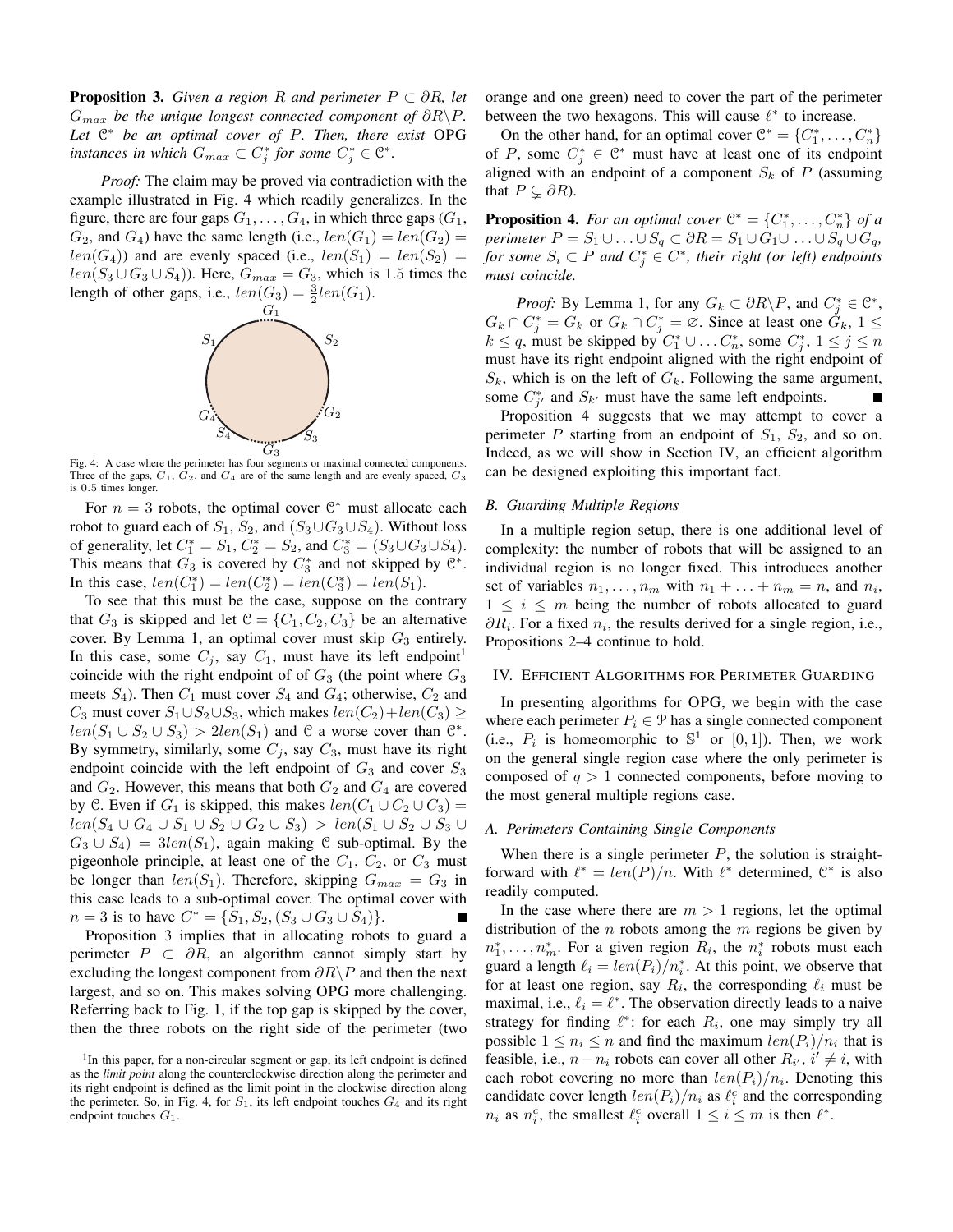The basic strategy mentioned above works and runs in polynomial time. It is possible to carry out the computation much more efficiently if the longest  $P_i$  is examined first. Without loss of generality, assume that  $P_1$  is the longest perimeter, i.e.,  $len(P_1) \geq len(P_i)$  for all  $1 \leq i \leq m$ . Recall that  $n_1^c$  is the number of robots allocated to  $P_1$  that yields  $\ell_1^c$ , it must hold that

$$
\frac{len(P_1)}{n_1^c + 1} < \ell^* \le \frac{len(P_1)}{n_1^c} = \ell_1^c. \tag{5}
$$

For an arbitrary  $P_i$ , simple manipulating of (5) yields

$$
\frac{len(P_i)}{(n_1^c + 1)\frac{len(P_i)}{len(P_i)}} < \ell^* \le \frac{len(P_i)}{n_1^c \frac{len(P_i)}{len(P_i)}}.\tag{6}
$$

This means that we only need to consider  $n_i^c$  $\in$  $\left[\left[n_1^c \frac{len(P_i)}{len(P_1)}\right], \left[\left(n_1^c + 1\right) \frac{len(P_i)}{len(P_1)}\right]\right]$ . Moreover, since  $P_1$  is the longest perimeter,  $\frac{len(P_i)}{len(P_1)} \leq 1$ . Therefore, the difference between the two denominators of  $(6)$  is no more than 1, i.e.,

$$
(n_1^c + 1) \frac{len(P_i)}{len(P_1)} - n_1^c \frac{len(P_i)}{len(P_1)} \le 1.
$$

When  $len(P_i) \neq len(P_1)$ ,  $(n_1^c + 1) \frac{len(P_i)}{len(P_1)} - n_1^c \frac{len(P_i)}{len(P_1)} < 1$ <br>and there are two possibilities. One of these is  $\lceil n_1^c \frac{len(P_i)}{len(P_1)} \rceil$  =  $\lfloor (n_1^c+1)\frac{len(P_i)}{len(P_1)} \rfloor$ , which leaves a single possible candidate for  $n_i^c$ . The other possibility is  $\lceil n_1^c \frac{\operatorname{len}(P_i)}{\operatorname{len}(P_1)} \rceil = \lfloor (n_1^c + 1) \frac{\operatorname{len}(P_i)}{\operatorname{len}(P_1)} \rfloor + 1$ , in which case there is actually no valid candidate for  $n_i^c$ . That is, after computing  $n_1^c$  and  $\ell_1^c$ , if  $len(P_i) = len(P_1)$  then no computation is needed for  $P_i$ . If  $len(P_i) < len(P_1)$  then we only need to check at most one candidate for  $n_i^c$ .

Additional heuristics can be applied to reduce the required computation. First, in finding  $n_1^c$ , we may use bisection (binary search) over [1, m] since if a given  $n_1$  is infeasible, any  $n'_1 > n_1$ cannot be feasible either because  $len(P_1)/n_1 < len(P_1)/n'_1$ . Second, let  $\ell = (\sum_{1 \le i \le m} len(P_i))/n$ , it holds that  $\ell_i^c \ge \ell^* \ge \ell$ . This means that for each  $1 \le i \le m$ , it is not necessary to try any  $n_i > \lfloor \frac{len(P_i)}{\ell} \rfloor$ . Third, if a candidate  $\ell_i^c$  is at any time larger than the current candidate for  $\ell^*$ , that i does not need to be checked further. We only use the first and the third in our implementation since the second does not help much once the bisection step is applied. The pseudo code is outlined in Algorithm 1. Note that we assume the problem instance is feasible  $(n \geq m)$ , which is easy to check.

It is straightforward to verify that Algorithm 1 runs in time  $O(m \log n + m^2)$ . The  $O(m \log n)$  comes from the while loop, which calls the function ISFEASIBLE( $\ell_i^c$ ,  $n_i^c$ , i) log n times. The function checks whether the current  $\ell_i^c$  is feasible for perimeters other than  $P_i$  (note that it is assumed that  $ISFEASIBLE(\cdot)$  has access to the input to Algorithm 1 as well). This is done by computing for  $i' \neq i$ ,  $n_{i'} = [len(P_{i'})/l_i^c]$ and checking whether  $\sum_{i' \neq i} n_{i'} \leq n - n_i^c$ . The  $O(m^2)$  term comes from the for loop. The running time of Algorithm 1 may be further reduced by noting that the for loop examines  $(m-1)$  candidate  $\ell_i^c$ . These  $\ell_i^c$  can be first computed and sorted, on which bisection can be applied. This drops the main running time to  $O(m(\log n + \log m))$ . This second bisection is not reflected in Algorithm 1 to keep the logic and notation more straightforward. If we also consider input complexity, an additional  $O(\sum_{1 \le i \le m} M_i)$  is needed to compute  $len(P_i)$  from the raw polygonal input and an additional  $O(n)$  time is needed for generating the actual locations for the  $n$  robots. The total complexity is then  $O(m(\log n + \log m) + \sum_{1 \le i \le m} M_i + n)$ .

| Algorithm 1: MULTIREGIONSINGLECOMP                                                                                                                                          |  |  |  |
|-----------------------------------------------------------------------------------------------------------------------------------------------------------------------------|--|--|--|
| <b>Input</b> : $P_1, \ldots, P_m$ : each $P_i$ a polygon or p-chain; assume<br>that $P_1$ is a longest perimeter                                                            |  |  |  |
| $n$ : the number of robots                                                                                                                                                  |  |  |  |
| <b>Output:</b> $\ell^*, i^*$ : the optimal coverage and the <i>i</i> realizing it                                                                                           |  |  |  |
| $1 \ell^* \leftarrow \infty: i^* \leftarrow 1$                                                                                                                              |  |  |  |
| % Compute $n_1^c$ and initial $\ell^*$ .                                                                                                                                    |  |  |  |
| $2 n_1^{min} \leftarrow 1; n_1^{max} \leftarrow n; n_1^c \leftarrow 1;$                                                                                                     |  |  |  |
| 3 while $n_1^{min} \neq n_1^{max}$ do                                                                                                                                       |  |  |  |
| $n_1 \leftarrow \lceil \frac{n_1^{min} + n_1^{max}}{2} \rceil; \ell_1 \leftarrow \frac{len(P_1)}{max};$<br>$\overline{\mathbf{4}}$                                          |  |  |  |
| <b>if</b> ISFEASIBLE( $\ell_1$ , $n_1$ , 1) then<br>5                                                                                                                       |  |  |  |
| $\begin{array}{ c c c c c c c c c } \hline \end{array} \begin{array}{c} & \ell^* \leftarrow \ell_1; \, n_1^c \leftarrow n_1; \, n_1^{min} \leftarrow n_1; \end{array}$<br>6 |  |  |  |
| else<br>7                                                                                                                                                                   |  |  |  |
| $\mid n_1^{max} \leftarrow n_1 - 1;$<br>8                                                                                                                                   |  |  |  |
| end<br>9                                                                                                                                                                    |  |  |  |
| 10 end                                                                                                                                                                      |  |  |  |
| %Optimize $\ell^*$ over all $2 \leq i \leq m$ .                                                                                                                             |  |  |  |
| 11 for $i \in \{2, , m\}$ do                                                                                                                                                |  |  |  |
| $n_i^-=\lceil \tfrac{n_1^clen(P_i)}{len(P_1)}\rceil; \, n_i^+=\lfloor \tfrac{(n_1^c+1)len(P_i)}{len(P_1)}\rfloor; \, \ell_i \leftarrow \tfrac{len(P_i)}{n_i^+};$<br>12      |  |  |  |
| <b>if</b> $n_i^- == n_i^+$ and ISFEASIBLE( $\ell_i$ , $n_i^+$ , i) and $\ell_i < \ell^*$<br>13                                                                              |  |  |  |
| then                                                                                                                                                                        |  |  |  |
| $\ell^* \leftarrow \ell_i; i^* \leftarrow i;$<br>14                                                                                                                         |  |  |  |
| end<br>15                                                                                                                                                                   |  |  |  |
| 16 end                                                                                                                                                                      |  |  |  |
| 17 <b>return</b> $\ell^*$ , $i^*$                                                                                                                                           |  |  |  |

#### B. Single Perimeter Containing Multiple Components

**Additional structural analysis.** In computing  $\ell^*$  for a single perimeter  $P$  with multiple connected components, assume that P is composed of q maximal connected components  $S_1, \ldots, S_q$ (e.g., Fig. 3), leaving  $G_1, \ldots, G_q$  as the gaps on  $\partial R$ . Given an optimal cover  $\mathbb{C}^* = \{C_1^*, \ldots, C_n^*\}$ , by Proposition 4, we may assume that the left endpoint of some  $C_i^*$ ,  $1 \le j \le n$  coincides with the left endpoint of some  $S_k$ ,  $1 \leq k \leq q$ . We then look at the right endpoint of  $C_i^*$ . If it does not coincide with the right endpoint of some  $S_{k'}$  (k and k' may or may not be the same), it must coincide with the left endpoint of  $C_{j+1}^*$ . Continuing like this, eventually we will hit some  $C_{j'}^*$  where the right endpoint of  $C_{i'}^*$  coincides with the right endpoint of some  $S_{k'}$ . Within a partitioned subset  $C^*_j, \ldots, C^*_{j'}$ , the maximal coverage of each robot is minimized when  $len(C_j^*) = \ldots = len(C_{j'}^*)$ . Because  $\ell^* = len(C_i^*)$  for some  $1 \leq j \leq n$ , at least one of the subsets must have all robots cover exactly a length of  $\ell^*$ . These two key structural observations are summarized as follows.

**Theorem 5.** Let  $\mathbb{C}^* = \{C_1^*, \ldots, C_n^*\}$  be a solution to an OPG instance with a single perimeter  $P = S_1 \cup ... \cup S_q$  and gaps  $G_1, \ldots, G_q$ . Then,  $\mathbb{C}^*$  may be partitioned into disjoint subsets with the following properties

1) the union of the individual elements from any subset forms a continuous p-chain,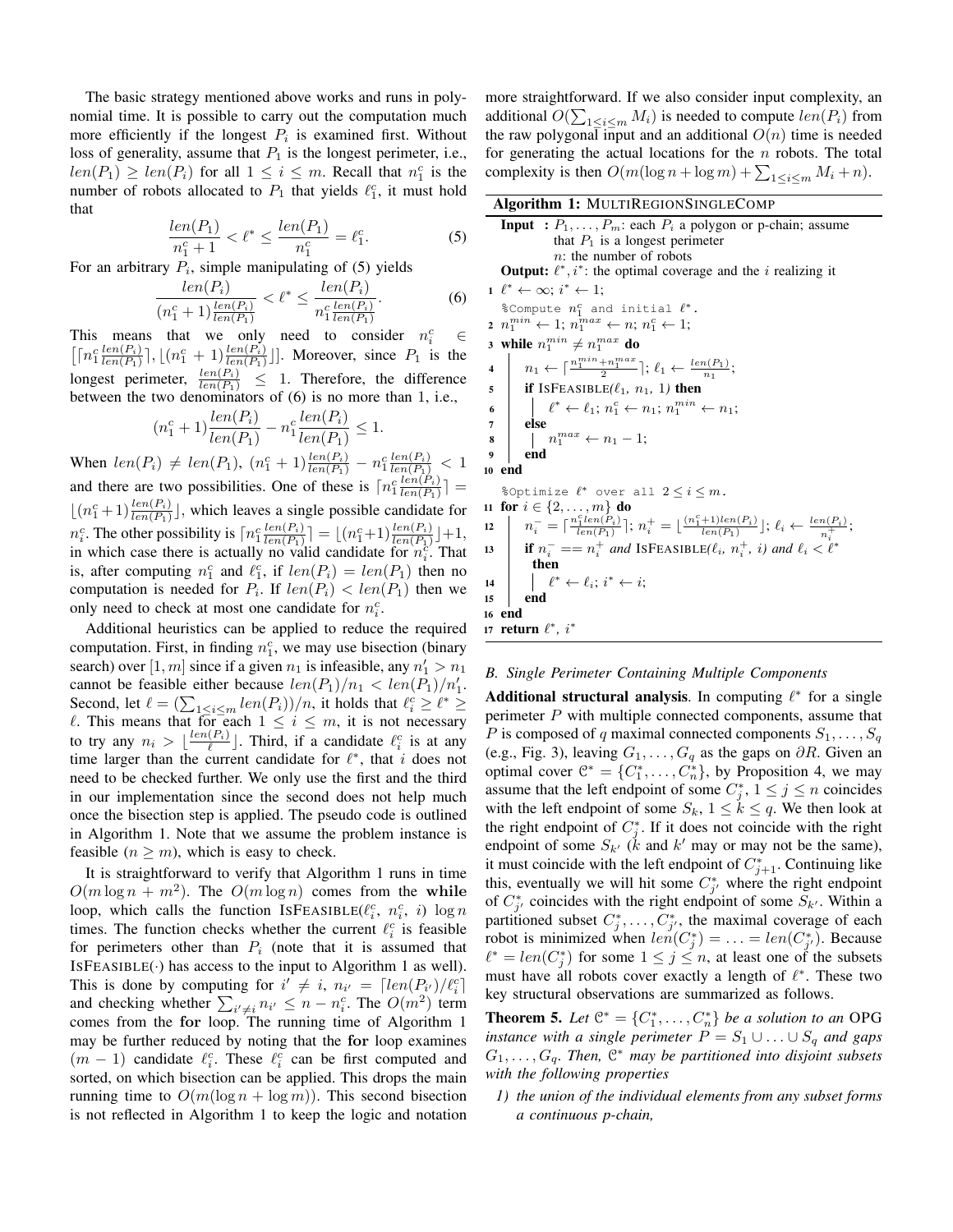- 2) the left endpoint of such a union coincides with the left endpoint of some  $S_k$ ,  $1 \leq k \leq q$ ,
- 3) the right endpoint of such a union coincides with the right endpoint of some  $S_{k'}$ ,  $1 \leq k' \leq q$ , and
- 4) the respective unions of elements from any two subsets are disjoint, i.e., they are separated by at least one gap.

Moreover, for at least one such subset,  $\{C^*_i,\ldots,C^*_{i'}\}$ , it holds that  $\ell^* = len(C_j^*) = \ldots = len(C_{j'}^*)$ .

In the example from Fig. 1,  $\mathbb{C}^*$  is partitioned into two subsets satisfying the conditions stated in Theorem 5.

A baseline algorithm. The theorem provides a way for computing  $\ell^*$ . For fixed  $1 \leq k, k' \leq q$ , denote the part of  $\partial R$ between  $S_k$  and  $S_{k'}$  following a clockwise direction (with  $S_k$ and  $S_{k'}$  included) as  $S_{k-k'}$ . Theorem 5 says that for some  $k, k', len(S_{k-k'}) = n_{k-k'}^* \ell^*$  for some integer  $n_{k-k'}^* \in [1, n]$ . We may find k, k', and  $n_{k-k}^*$ ,  $\ell^*$  by exhaustively going through all possible k, k', and  $n_{k-k}^c$  (as a candidate of  $n_{k-k}^*$ ). For each combination of k, k' and  $n_{k-k}^c$ , we can compute a

$$
\ell_{k-k'}^c = \frac{len(S_{k-k'})}{n_{k-k'}^c} \tag{7}
$$

and check  $\ell_{k-k}^c$ , s feasibility. The largest feasible  $\ell_{k-k}^c$  is  $\ell^*$ .

Partial feasibility check: For checking feasibility of a particular  $\ell_{k-k'}^c$ , i.e., whether  $\ell_{k-k'}^c$  is long enough for the rest of the robots to cover the rest of the perimeter, we simply tile  $(n$  $n_{k-k'}^c$ ) copies  $\ell_{k-k'}^c$  over the rest of the perimeter, starting from  $S_{(k' \mod q)+1}$ . As an example, see Fig. 5 where  $n = 6$ robots are to cover the perimeter (in red, with five components  $S_1, \ldots, S_5$ ). Suppose that the algorithm is currently working with  $S_{1-2}$  (i.e.,  $k = 1$  and  $k' = 2$ ). If  $n_{1-2}^c = 2$ , then  $\ell_{1-2}^c =$  $len(S_{1-2})/2$ . Each of the five green line segments  $C_1, \ldots, C_5$ in the figure has this length. As visualized in the figure, it is possible to cover  $P \backslash S_{1-2}$  with three more robots, which is no more than  $n - n_{1-2}^c = 4$ . Therefore, this  $\ell_{1-2}^c$  is feasible; note that it is not necessary to exhaust all  $n = 6$  robots. In the figure,  $C_3$  covers the entire  $S_3$  and  $G_3$ , as well as part of  $S_4$ . The rest of  $S_4$  is covered by  $C_4$ . As  $C_4$  is tiled, it ends in the middle of  $G_4$ , so  $C_5$  starts at the beginning of  $S_5$ . On the other hand, if  $n_{1-2}^c = 3$ , the resulting  $\ell_{1-2}^c$  (each of the orange line segments has this length) is infeasible as  $S_5$  is now left uncovered.



Fig. 5: An illustration of the feasibility check of  $\ell_{1-2}^c$ . The single rectangular region and the perimeter (five red segments  $S_1 - S_5$ ) are shown at the bottom. The orange and green line segments show two potential covers.

The tiling-based feasibility check takes  $O(q)$  time as there are at most  $q$  segments to tile; it takes constant time to tile each using a given length. Let us denote this feasibility check ISTILINGFEASIBLEPARTIAL(k, k',  $n_{k-k}^c$ ), we have obtained an algorithm that runs in  $O(nq^3)$  times since it needs to go through all  $1 \leq k \leq q$ ,  $1 \leq k' \leq q$ , and  $1 \leq n_{k-k'}^c \leq n$ . For each combination of  $k, k'$ , and  $n_{k-k'}^c$ , it makes a call to ISTILINGFEASIBLEPARTIAL(.). While a  $O(nq^3)$  running time is not bad, we can do significantly better.

A much faster algorithm. In the baseline algorithm, for each  $k-k'$  combination, up to *n* candidate  $n_{k-k'}^c$  may be attempted. To gain speedups, the first phase of the improved algorithm reduces the range of  $\ell^*$  to limit the choice of  $n_{k-k'}^c$ . For the faster algorithm, a new feasibility checking routine is needed.

Full feasibility check: We introduce a feasibility check given only a length  $\ell$ . That is, a check is done to see whether n robots are sufficient for covering  $P$  without any covering more than length  $\ell$ . This feasibility check is performed in a way similar to ISTILINGFEASIBLEPARTIAL(.) but now k and k' are not specified. We instead try all  $S_k$ ,  $1 \leq k \leq q$  as the possible starting segment for the tiling. Let us denote this procedure ISTILINGFEASIBLEFULL( $\ell$ ), which runs in  $O(q^2)$ .

Using bisection to limit the search range for  $\ell^*$ : Starting from the initial bounds for  $\ell^*$  given in Proposition 2 and with ISTILINGFEASIBLEFULL $(\ell)$ , we can narrow the bound to be arbitrarily small, using bisection, since  $\ell^*$  is the minimum feasible  $\ell$ . To do this, we start with  $\ell$  as the middle point of initial lower bound  $\ell_{min}$  and upper bound  $\ell_{max}$ , and run ISTILINGFEASIBLEFULL $(\ell)$ . If  $\ell$  is feasible, the upper bound is lowered to  $\ell$ . Otherwise, the lower bound is raised to  $\ell$ . In doing this, our goal in the first phase of the faster algorithm is to reduce the range for  $\ell^*$  so that there is at most a single choice for  $n_{k-k}^c$ , regardless of the values of k and k'. The stopping criteria for the bisection is given as follows, the proof of which can be found in [37].

Proposition 6. Assume that the bisection search stops with lower and upper bound being  $\ell_{min}^J$  and  $\ell_{max}^f$ . If

$$
\ell_{max}^f - \ell_{min}^f < \frac{\left[\sum_{1 \le k \le q} len(S_k)\right]^2}{n^2 len(\partial R)},\tag{8}
$$

then there is at most a single choice for  $n_{k-k}^c$  for all  $k, k'$ .

Finding  $\ell^*$ : Equation (8) gives the stopping criteria used for refining the bounds for  $\ell^*$ . After completing the first phase, the algorithm moves to the second phase of actually pinning down  $\ell^*$ . In this phase, instead of checking  $\ell_{k-k'}^c$  one by one, we collect  $\ell_{k-k'}^c$  for all possible combinations of  $k, k'$ . Because the first phase already ensures for each  $k, k'$  combination there is at most one pair of  $n_{k-k'}^c$  and  $\ell_{k-k'}^c$ , there are at most  $q^2$  total candidates. After all candidates are collected, they are sorted and another bisection is performed over these sorted candidates. Feasibility check is done using ISTILINGFEASIBLEPARTIAL(.). The complete algorithm is given in Algorithm 2. Note that  $\ell^{min}$ and  $\ell^{max}$ , which change as the algorithm runs, are not the same as the fixed  $\ell_{min}$  and  $\ell_{max}$  from Proposition 2.

In terms of running time, the first while loop starts with  $\ell^{max} - \ell^{min} = \frac{len(\partial R) - len(G_{max})}{len(\partial R) - len(G_{max})} - \frac{\sum_{1 \le k \le q} len(S_k)}{\sum_{k \le q} len(S_k)} \le \frac{len(\partial R)}{len(\partial R)}$  $\ell^{max} - \ell^{min} = \frac{\ell^{min}(D)}{n} \cdot \frac{\ell^{min}(D)}{n} \leq \frac{\sum_{1 \leq k \leq q} \frac{n}{\ell^{min}(S_k)|^2}}{\frac{n^2}{n^2 \ell^{min}(S_k)|^2}}.$  Therefore,<br>the bisection is executed  $\log \frac{n[\ell^{min}(S_R)]^2}{\sum_{1 \leq k \leq q} \frac{\ell^{min}(S_k)|^2}{\ell^{min}(S_k)|^2}}$  times, which by the assumption that  $len(\partial R)$  is a polynomial factor over  $\sum_{1 \leq k \leq q} len(S_k)$ , is  $O(log(n+q))$ . Since each feasibility check takes  $\overline{O}(q^2)$  time, the first while loop takes  $O(q^2 \log(n+q))$ time. The for loops work with a total of  $O(q^2)$  candidates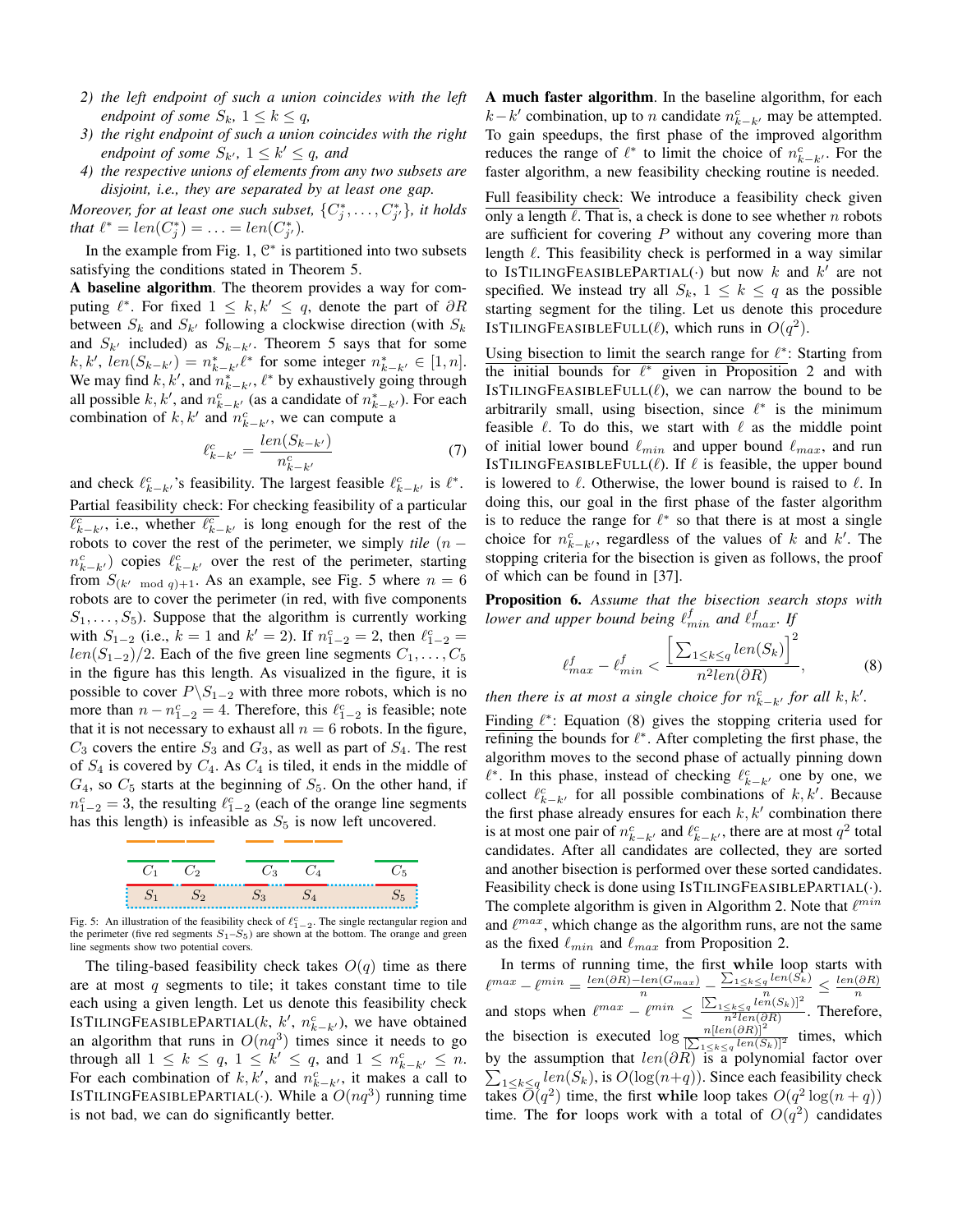and must sort them, taking time  $O(q^2 \log q^2) = O(q^2 \log q)$ . Then, the second while loop bisects  $O(q^2)$  candidates and calls ISTILINGFEASIBLEPARTIAL(.) for each check, taking time  $O(q \log q^2) = O(q \log q)$ . The total running time of Algorithm 2 is then  $O(q^2 \log(n+q) + M + n)^2$ .

#### Algorithm 2: SINGLEREGIONMULTICOMP

```
Input : \partial R = S_1 \cup G_1 \cup ... \cup S_a \cup G_a: a single boundary
                     with the perimeter P = S_1 \cup ... \cup S_q.
                     n: the number of robots
     Output: \ell^*, k^*, k'^*: the optimal coverage and the pair of k
                     and k' that realize the optimal coverage
     %Phase one: narrow the range of \ell^*.
 1 \ \ell^{min} \leftarrow \frac{\sum_{1 \leq k \leq q} len(S_k)}{n}, \ \ell^{max} \leftarrow \frac{len(\partial R) - len(G_{max})}{n};2 while \ell^{max} - \ell^{min} > \frac{[\sum_{1 \leq k \leq q} len(S_k)]^2}{n^2 len(\partial R)} do
            \ell \leftarrow \frac{\ell^{max} + \ell^{min}}{2};\overline{\mathbf{3}}\text{(ISTILINGFEASIBLEFULL}(\ell) \text{? } \ell^{max} \leftarrow \ell \text{ : } \ell^{min} \leftarrow \ell \text{);}\overline{\mathbf{4}}5 end
      %Phase two: pin down \ell^*.
 6 sm \leftarrow ||; \sm is a sorted map.
 7 for k, k' \in \{1, ..., q\} do
           n_{k-k'}^{max} \leftarrow \lfloor \frac{\text{len}(S_{k-k'})}{\ell^{min}} \rfloor; n_{k-k'}^{min} \leftarrow \lceil \frac{\text{len}(S_{k-k'})}{\ell^{max}} \rceil;<br>
for n_{k-k'}^c \in \{n_{k-k'}^{min}, \ldots, n_{k-k'}^{max}\} do<br>
\mid \text{sm.putt}(\frac{\text{len}(S_{k-k'})}{n_{k-k'}^c}, (n_{k-k'}^c, \frac{\text{len}(S_{k-k'})}{n_{k-k'}^c}, k, k'));8
 \ddot{\mathbf{Q}}10
\overline{11}end
12 end
13 \ell^* \leftarrow \infty; k^* \leftarrow 0; k'^* \leftarrow 0;
    while sm.size() > 1 do
14%Extract the element from sm in the middle.
             (n^c, \ell^c, k, k') \leftarrow sm.\text{middleValue}(\mathcal{C})15
            if ISTILINGFEASIBLEPARTIAL(k, k', n^c) then
16\ell^* \leftarrow \ell^c; k^* \leftarrow k; k'^* \leftarrow k';
17
                    sm \leftarrow sm.\text{range}(sm.\text{minKey}(), \ell^c);18
19else
                    sm \leftarrow sm.removeRange(sm.minKey(), \ell^c);
\overline{20}21end
22 end
23 return \ell^*, k^*, k'^*
```
#### C. Multiple Perimeters Containing Multiple Components

The algorithm for the multiple perimeter case is a direct generalization Algorithm 2. To facilitate the description, let the perimeter  $P_i$ ,  $1 \leq i \leq m$ , contain  $q_i$  maximal connected components, i.e.,  $P_i = S_{i,1} \cup ... \cup S_{i,q_i}$  and the boundary  $\partial R_i = S_{i,1} \cup G_{i,1} \cup \ldots \cup S_{i,q_i} \cup G_{i,q_i}$ . We extend the definition of  $S_{k-k'}$  for a single perimeter to  $S_{i,k-k'}$  for multiple perimeters. By a straightforward generalization of Theorem 5 to multiple perimeters, for an OPG instance, the length of some  $S_{i,k-k'}$  must be an integer multiple of  $\ell^*$ . Similar to the single perimeter case, we can try all  $S_{i,k-k'}$  and for each try all possible  $1 \leq n_{i,k-k'}^c \leq n$ . This gives us  $\ell_{i,k-k'}^c =$ 

 $\frac{\ln(S_{i,k-k'})}{n_{i,k-k'}^c}$  as candidates for  $\ell^*$ ; there are  $n(\sum_{1 \leq i \leq m} q_i^2)$  such candidates. For checking the feasibility of  $\ell_{i,k-k'}^c$ , we may use ISTILINGFEASIBLEPARTIAL(.) for the rest of  $P_i$  (taking  $O(q_i)$ ) time) and ISTILINGFEASIBLEFULL(.) for all  $1 \leq i' \leq m$  and  $i' \neq i$  (taking  $O(\sum_{1 \le i' \le m, i' \neq i} q_i^2)$  time). This yields a baseline algorithm that runs in  $\overline{O}(n(\sum_{1 \le i \le m} q_i^2)^2)$  time.

From here, speedups can be obtained as in the single perimeter case using the same reasoning. This yields a two-phase algorithm, which we call MULTIREGIONMULTICOMP, that runs in  $O((\sum_{1 \le i \le m} q_i^2) \log(n + \sum_{1 \le i \le m} q_i) + \sum_{1 \le i \le m} M_i + n).$ 

#### V. PERFORMANCE EVALUATION AND APPLICATIONS

Our evaluation first verifies the algorithms' running time matches the claimed bounds. Then, two practical scenarios are illustrated to show how OPG may be adapted to applications.

#### A. Algorithm Performance

In the performance results presented here, a data point is the average from 10 randomly generated OPG instances. All algorithms are implemented in Python 2.7, and all experiments are executed on an Intel® Xeon® CPU at 3.0GHz.

For the case of  $m$  perimeters each containing a single segment, for each  $1 \le i \le m$ , we set  $len(\partial R_i) = 1$  and let  $len(P_i)$ be uniformly distributed in  $(0, 1]$ . Fig. 6 shows the result for an example with  $m = 10$  and  $n = 30$ . For various values of  $m, n$ , the running time of MULTIREGIONSINGLECOMP is summarized in Table I, which scales very well with  $m$  and  $n$ (note that the  $n \leq m$  case does not make much sense here).



Fig. 6: An example problem instance when  $m = 10$  and  $n = 30$ . The black dots indicate deployed robot locations; the green and orange p-chains indicate the coverage.

| $\, n$<br>$\boldsymbol{m}$ | $10^{8}$ | $10^{9}$ | $10^{10}$ | $10^{11}$ | $10^{12}$ |
|----------------------------|----------|----------|-----------|-----------|-----------|
| $10^6$                     | 1.152    | 1.442    | 1.508     | 1.652     | 1.617     |
| $10^7$                     | 13.963   | 17.281   | 18.796    | 20.354    | 20.627    |
| $10^{8}$                   | NA       | 176.115  | 223.186   | 227.250   | 230.000   |

TABLE I. MULTIREGIONSINGLECOMP running time (seconds)

For the case of a single perimeter with multiple components, a random polygon is generated on which  $2q$  points are randomly sampled that yield  $q$  segments (that form the perimeter) and  $q$ gaps. An example instance and the optimal solution with  $q = 3$ and  $n = 10$  is illustrated in Fig. 7. The computation time for various  $q$  and  $n$  combinations is given in Table II.

For multiple perimeters containing multiple components,  $m$ polygons are created with  $len(\partial R_i)$  randomly distributed in [1, 10]. For setting  $q_i$ , we fix a q and let  $q_i = q(0.5 +$  $random(0, 1)$ . Representative computation results of MUL-TIREGIONMULTICOMP are listed in Table III.

<sup>&</sup>lt;sup>2</sup>We note that the assumption that  $len(\partial R)$  is a polynomial factor over  $\sum_{1 \leq k \leq q} len(S_k)$  is not necessary. However, the corresponding analysis becomes much more involved without it. Since the assumption makes practical sense and also due to space limit, the more general result is omitted from the current paper. Many additional interesting but non-essential details, including this one, will be included in an extended version.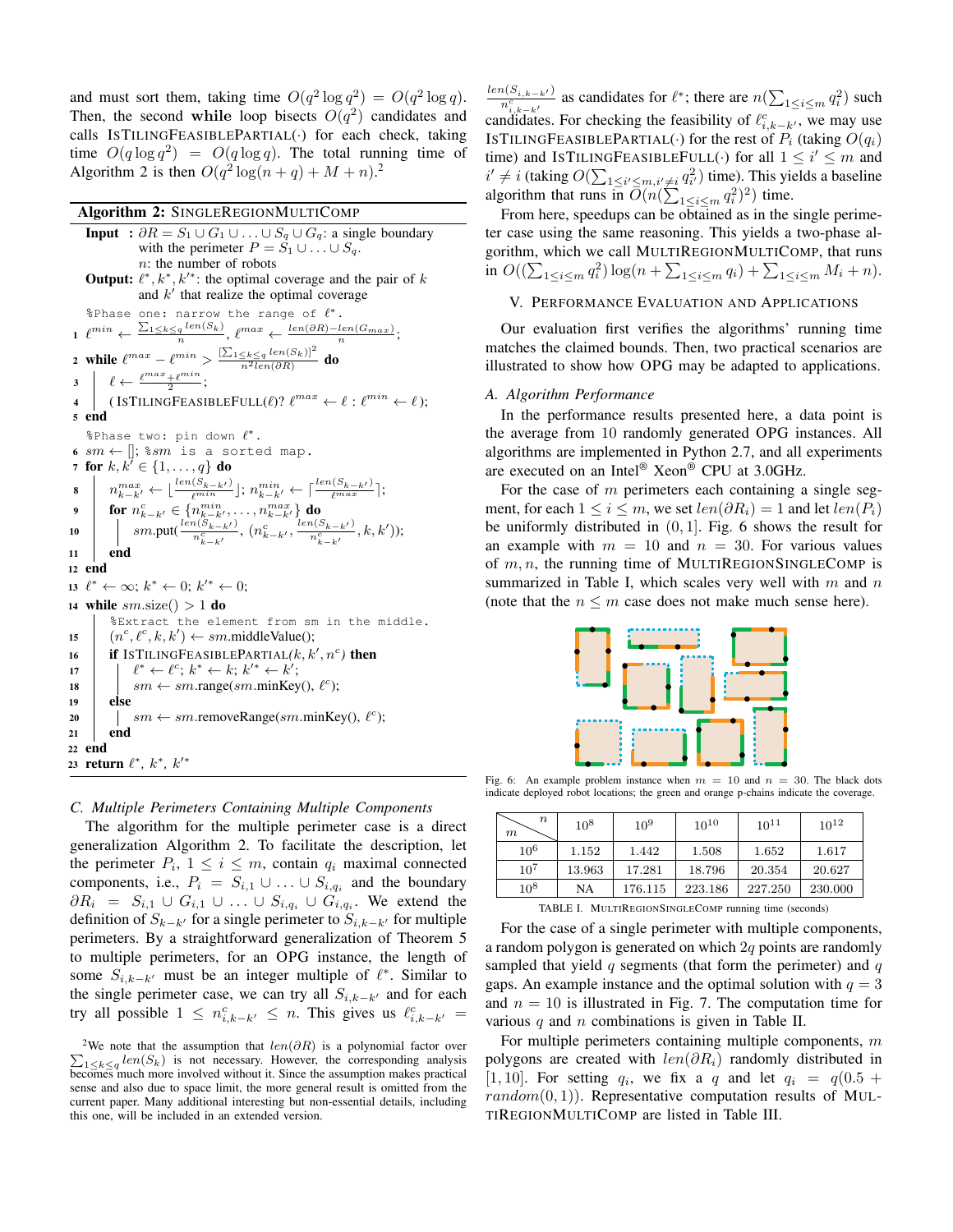

Fig. 7: An example problem instance when  $q = 3$  and  $n = 10$ . In this case, the optimal cover actually covers one gap.

| $\, n$<br>q | 10 <sup>1</sup> | $10^{2}$ | $10^3$  | $10^{4}$ | $10^5$  |
|-------------|-----------------|----------|---------|----------|---------|
| $10^{2}$    | 0.013           | 0.015    | 0.016   | 0.016    | 0.017   |
| $10^{3}$    | 1.363           | 1.595    | 1.622   | 1.634    | 1.641   |
| $10^4$      | 159.404         | 188.497  | 210.492 | 212.473  | 212.780 |

TABLE II. SINGLEREGIONMULTICOMP computation time (seconds)

| $\boldsymbol{q}$ | $\it n$         | m     |       |        |        |        |
|------------------|-----------------|-------|-------|--------|--------|--------|
|                  |                 | 10    | 20    | 30     | 40     | 50     |
| $10^1$           | $10^3$          | 0.047 | 0.063 | 0.076  | 0.091  | 0.108  |
| $10^{2}$         | $10^3$          | 2.191 | 3.771 | 5.523  | 7.707  | 9.369  |
| $10^{2}$         | 10 <sup>4</sup> | 7.105 | 9.619 | 11.369 | 12.760 | 15.107 |

TABLE III. MULTIREGIONMULTICOMP computation time (seconds)

Due to limited space, only selected essential performance data is presented here. More complete performance data and associate analysis can be found [37].

#### **B.** Two Applications Scenarios

Securing a perimeter. As a first application, consider a situation where a crime has just been committed at the Edinburgh Castle (see Fig. 8). The culprit remains in the confines of the castle but is mixed within many guests at the scene. As the situation is being investigated and suppose that the brick colored buildings are secured, guards (either personnel or a number of drones) may be deployed to ensure the culprit does not escape by climbing down the castle walls. Using SIN-GLEREGIONMULTICOMP, a deployment plan can be quickly computed given the amount of resources at hand so that each guard only needs to secure a minimum length along the castle walls. Fig. 8 shows the optimal deployment plan for 15 guards.



Fig. 8: Optimal deployment of 15 guards around walls of the Edinburgh Castle. The brick colored structures are buildings that create gaps along the boundary

**Fire monitoring.** In a second application, consider Fig. 9 where a forest fire has just been put out in multiple regions. As there is still some chance that the fire may rekindle and spread, for prevention, a team of firefighters is to be deployed to watch for the possible spreading of the fire. Here, in addition to using MULTIREGIONMULTICOMP to compute optimal locations for

deploying the firefighters, we also generate minimum time trajectories for the firefighters to reach their target locations while avoiding going through the dangerous forests. This is done via solving a bottleneck assignment problem [38]. Note that the lake region creates gaps that cannot be traveled by the firefighters; this can be handled by making these gaps infinitely large. Fig. 9 shows the optimal locations for 34 firefighters. Animations of the deployment process and other test cases can be found in the accompanying video.



Fig. 9: Optimal deployment of 34 firefighters for forest fire rekindling prevention.

#### VI. CONCLUSION AND DISCUSSION

In this paper, we propose the OPG problem to model the allocation of a large number of robots to cover complex 1D topological domains with optimality guarantees. For all variants under the OPG formulation umbrella, we have developed highly efficient algorithms for solving OPG exactly. In addition to rigorous proofs backed by formal analysis, extensive computational experiments further confirm the effectiveness of these algorithms. Moreover, practical relevance of OPG is demonstrated through the integration of OPG into realistic task (assignment) and motion planning scenarios.

The study raises many additional interesting open questions; we mention a few here. First, the approach taken in this work is a *centralized* one where decision is made at the global level. It would be highly interesting to explore whether the same can be achieved with *decentralized* methods, which have many advantages. For example, it may be the case that the gaps along the boundaries are not known *a priori* and must be measured by the robots. In such cases, a centralized plan can be hard to come by. Second, as mentioned in Section II, the current OPG formulation assumes that the robots are confined to the boundaries  $\partial \mathcal{R}$ , which is one of many possible choices in terms of the robots' sensing and/or motion capabilities. In future study, we plan to examine additional practical robot sensing and motion models. Third, as exact optimal algorithms are emphasized here, issues including uncertainty and robustness have not been touched in the current treatment, which are important elements when it comes to the deployment of a robotic swarm to tackle real-world challenges.

Acknowledgments. This work is supported by NSF grants IIS-1617744, IIS-1734419, and IIS-1845888. Opinions or findings expressed in this paper do not necessarily reflect the views of the sponsors. The authors would like to thank the anonymous RSS reviewers for their constructive comments.